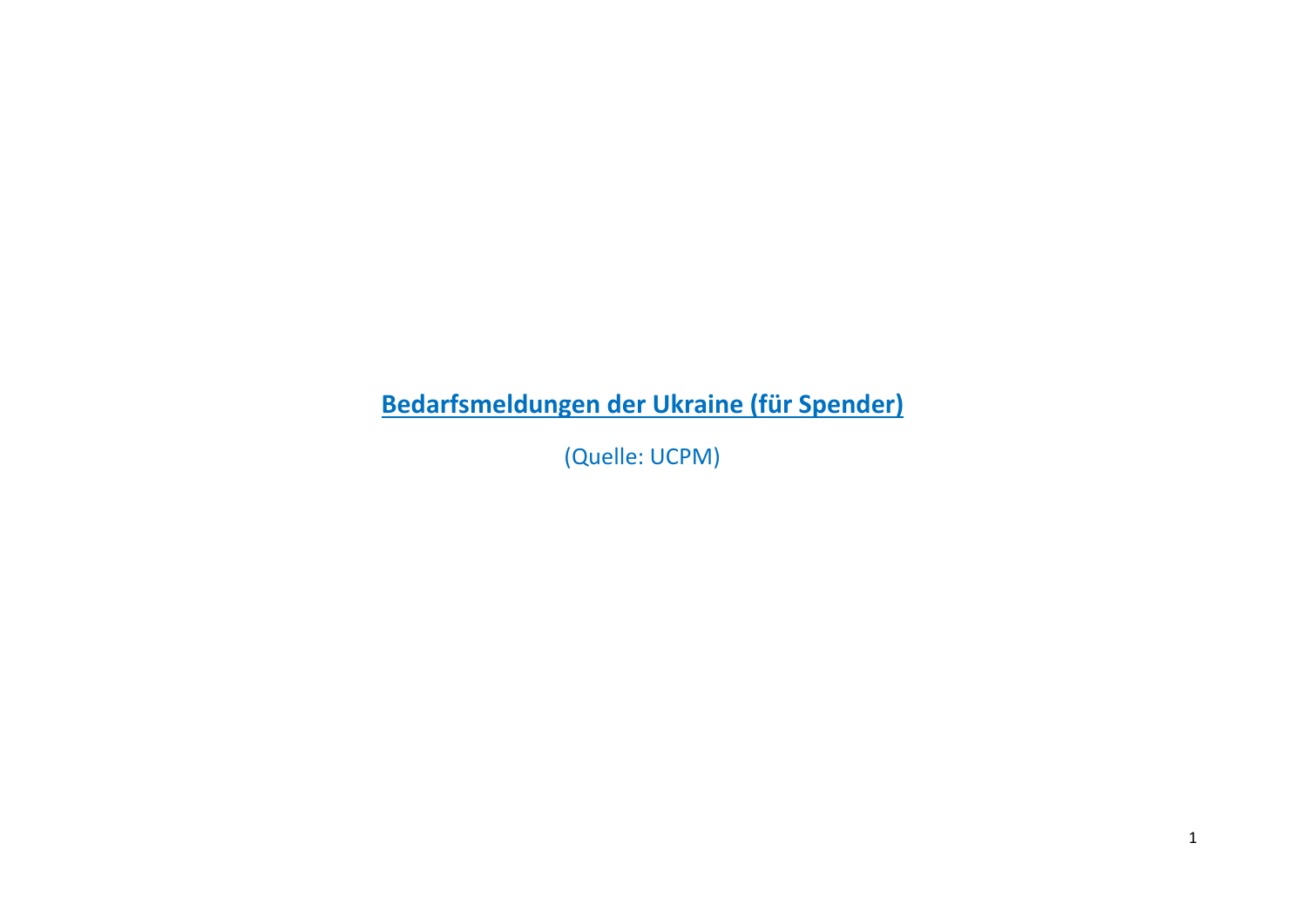| Bedarfsmeldungen der Ukraine                                           |                      |       |
|------------------------------------------------------------------------|----------------------|-------|
| Güter                                                                  | Bei Medizin: Details | Menge |
| Med. Equipment:                                                        |                      |       |
| Patient monitor                                                        |                      |       |
| Anesthesia machine                                                     |                      |       |
| Glucometer                                                             |                      |       |
| Electrocardiograph                                                     |                      |       |
| Otoscope / ophthalmoscope                                              |                      |       |
| Defibrillator                                                          |                      |       |
| Syringe pump                                                           |                      |       |
| Infusion volumetric pump                                               |                      |       |
| Portable light source for patient examination                          |                      |       |
| Vacuum aspirator                                                       |                      |       |
| The device of artificial ventilation of lungs                          |                      |       |
| Ultrasound diagnostic device                                           |                      |       |
| Laryngoscope with blades of different sizes                            |                      |       |
| Portable breathing apparatus (Bag type "Ambu") for adults and children |                      |       |
| Capnograph / CO2 monitor                                               |                      |       |
| Mobile X-ray machine                                                   |                      |       |
| Set of surgical instruments                                            |                      |       |
| Specialized ambulance transport                                        |                      |       |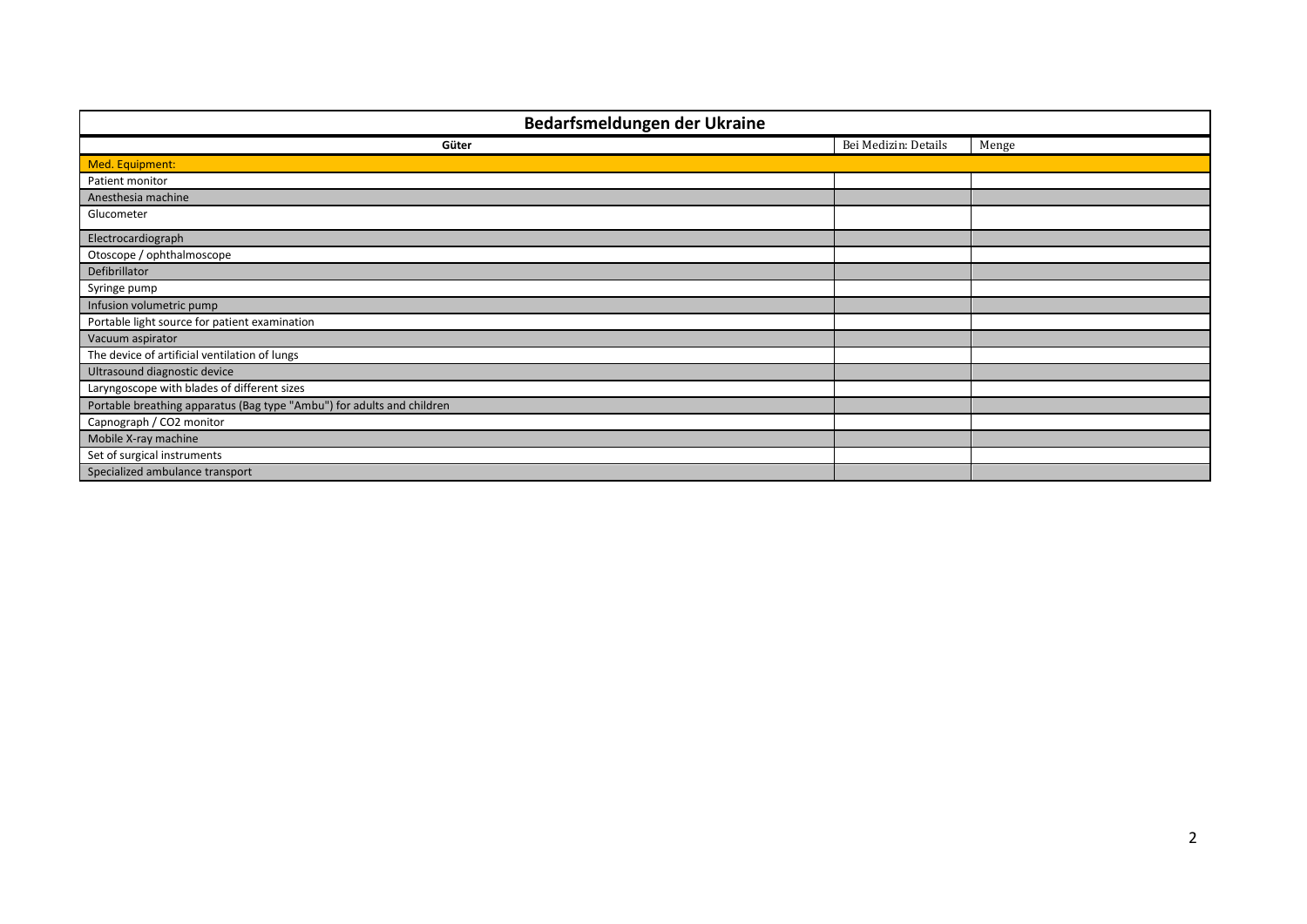| <b>Med. Consumables:</b>                                                                                                  |  |
|---------------------------------------------------------------------------------------------------------------------------|--|
| Stomach wash kit                                                                                                          |  |
| Set for catheterization of the bladder                                                                                    |  |
| <b>Traction tire</b>                                                                                                      |  |
| Portable oxygen cylinders                                                                                                 |  |
| Central vein catheterization kits                                                                                         |  |
| Set for intraosseous access                                                                                               |  |
| Kits for lumbar puncture                                                                                                  |  |
| Tracheostomy set                                                                                                          |  |
| Tracheal intubation kit                                                                                                   |  |
| Set for drainage of the pleural cavity                                                                                    |  |
| Immobilization tires of various types and sizes                                                                           |  |
| Syringes with needles (different volumes)                                                                                 |  |
| Catheters for peripheral veins (different sizes)                                                                          |  |
| System for transfusion of infusion solutions                                                                              |  |
| Non - sterile bandage (different sizes)                                                                                   |  |
| Elastic fixing bandage (different sizes)                                                                                  |  |
| Sterile material for anti-burn measures                                                                                   |  |
| Sterile material for wound surface treatment                                                                              |  |
| Hydrogel anti-burn bandage of different sizes                                                                             |  |
| <b>External fixation device</b>                                                                                           |  |
| <b>First Aid Equipment:</b>                                                                                               |  |
| Individual sterile dressing package with elastic first aid compression component with protective moisture-resistant shell |  |
| Chemical means for a stop of bleeding (bandage hemostatic tamponing with hemostatic means)                                |  |
| Gel-based occlusive thoracic bandage (sticker) (with or without valve)                                                    |  |
| Thermo blanket                                                                                                            |  |
| Mechanical means for a stop of bleeding like "CAT"                                                                        |  |
| Nasopharyngeal airway (airway, tube)                                                                                      |  |
| Scissors for cutting clothes and shoes (atraumatic)                                                                       |  |
| Film (valve) for artificial lung ventilation                                                                              |  |
| Puncture needle for decompression of the pleural cavity                                                                   |  |
| Hard neck collar with size adjustment                                                                                     |  |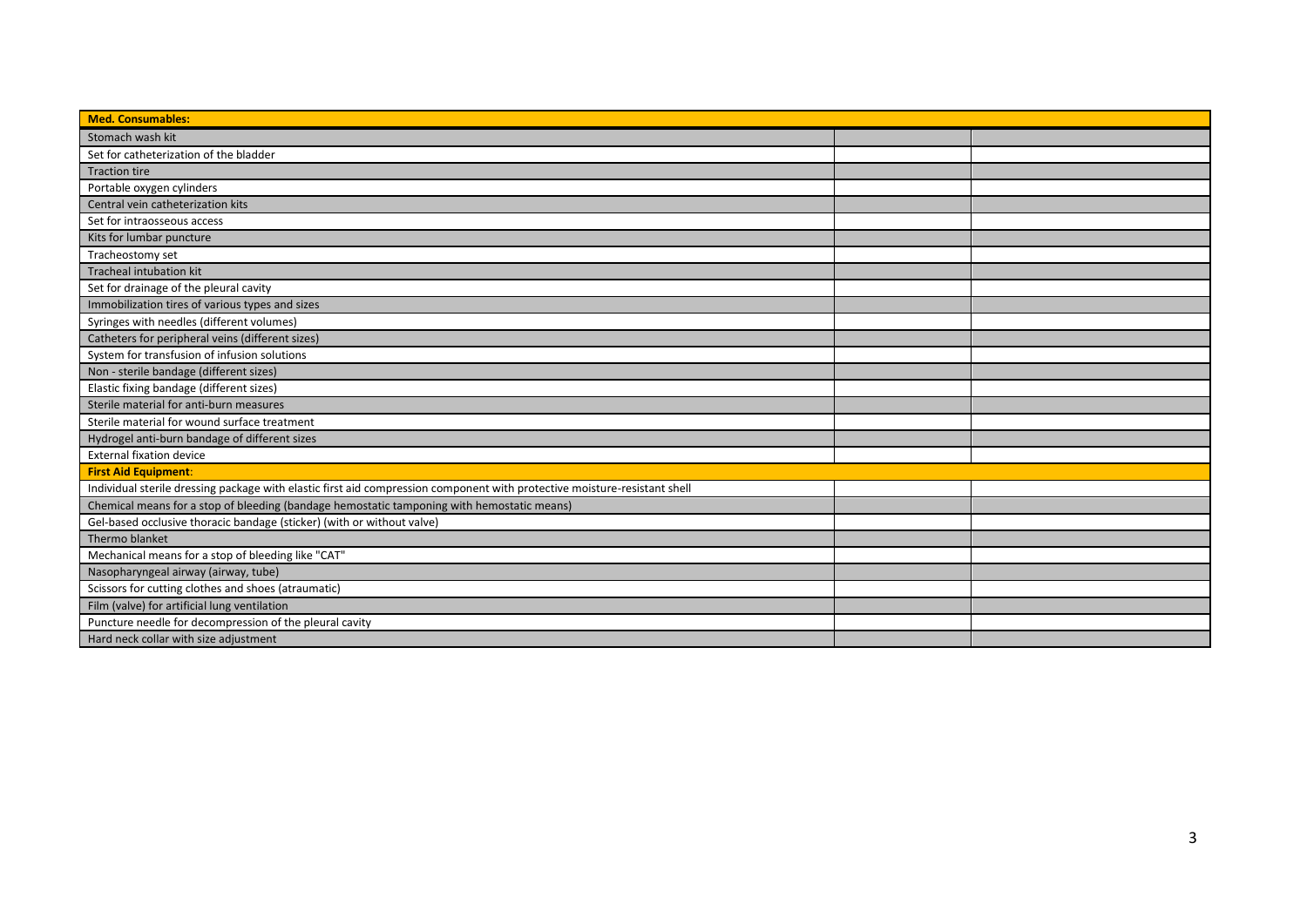| <b>Medicine:</b>                                                                                               |                                                                                                                                                  |  |
|----------------------------------------------------------------------------------------------------------------|--------------------------------------------------------------------------------------------------------------------------------------------------|--|
| Aropine                                                                                                        | injection: 1 mg<br>(sulphate) in ampoules<br>of 1 ml                                                                                             |  |
| Heparin sodium                                                                                                 | injections: 5000 IU / ml                                                                                                                         |  |
| Hydroxyethylstarch                                                                                             | 6% infusion solution<br>$(60 \text{ mg} / \text{ml})$                                                                                            |  |
| Hydroxyethylstarch                                                                                             | 10% solution for<br>infusion (100 mg / ml)                                                                                                       |  |
| Dexamethasone                                                                                                  | injection: 4 mg / ml 1<br>ml in ampoules (as<br>disodium phosphate<br>salt)                                                                      |  |
| Diazepam                                                                                                       | injections: 5 mg / ml                                                                                                                            |  |
| Dopamine                                                                                                       | injection: 40 mg / ml<br>(hydrochloride) 5 ml in<br>ampoules                                                                                     |  |
| (Epinephrine /Adrenaline)                                                                                      | injection: 1 mg (as<br>hydrochloride and<br>hydrotartrate) 1 ml in<br>ampoules,<br>corresponding to 1.82<br>mg of adrenaline<br>tartrate in 1 ml |  |
| (Ethanol)                                                                                                      | solution: 70%<br>(denatured)                                                                                                                     |  |
| (Isosorbide dinitrate)                                                                                         | solution for infusion: 1<br>$mg$ / ml                                                                                                            |  |
| (Insulin injection (fast-acting))                                                                              | injection: 40 IU / ml in<br>10 ml vials                                                                                                          |  |
| (Insulin injection (fast-acting))                                                                              | injections of 100 IU /<br>ml in 5 ml; 10 ml in a<br>bottle                                                                                       |  |
| Sodium lactate), complex solution of Sodium chloride + Potassium chloride + Calcium chloride + Sodium lactate) | injection of 100 U / ml<br>and 5 ml; 10 ml in a<br>bottle                                                                                        |  |
| (Mannitol)                                                                                                     | solution for infusion:<br>15% 100 ml, 200 ml,<br>400 ml in bottles, 100<br>ml, 250 ml, 500 ml in<br>containers                                   |  |
| (Naloxone)                                                                                                     | injection: 400 mcg<br>(hydrochloride) 1 ml in<br>ampoules                                                                                        |  |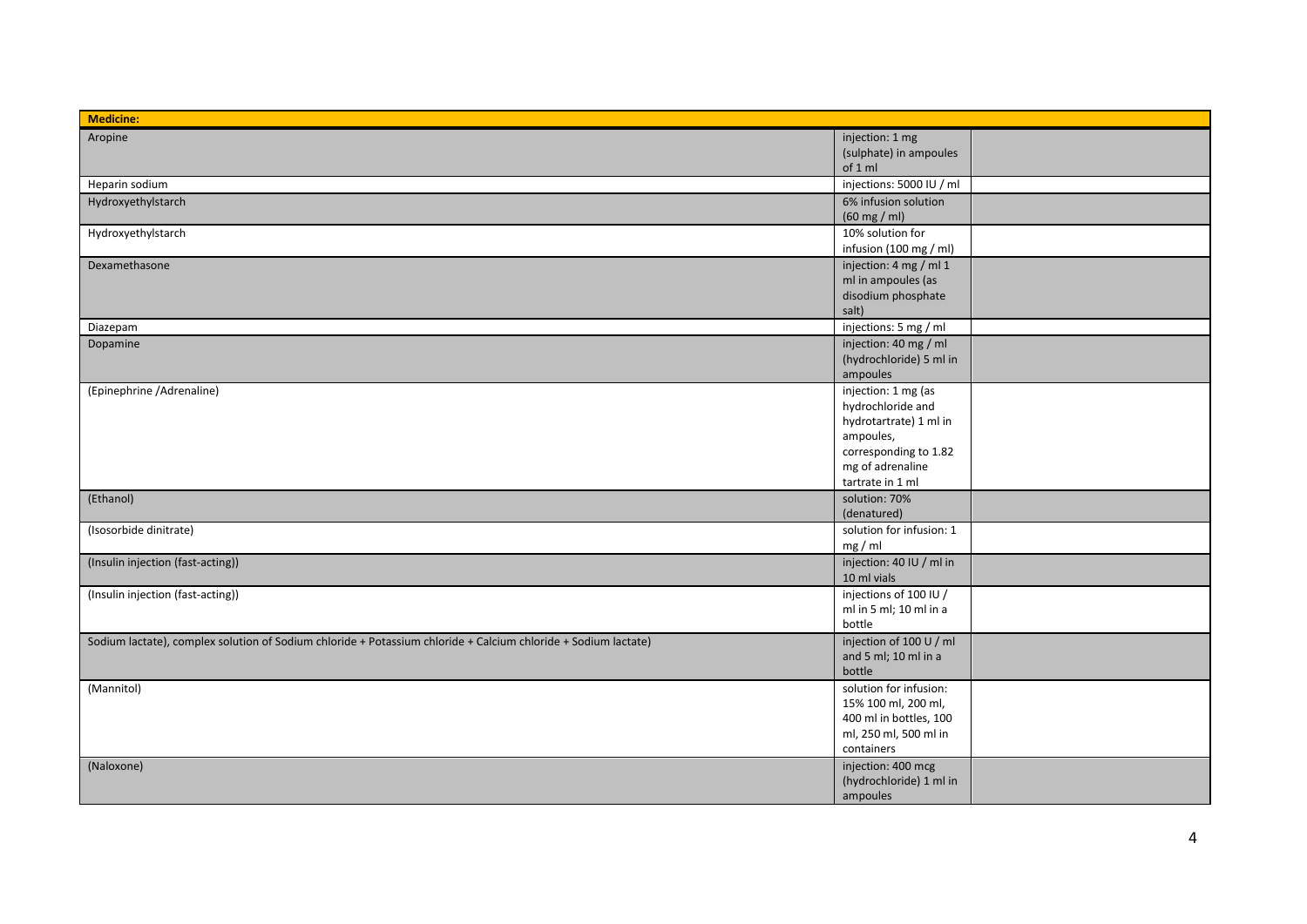| Sodium chloride)<br>solution for injection /<br>infusion: 0.9% isotonic<br>(equivalent to Na + 154<br>mmol / I, CI - 154 mmol<br>$\vert \vert$<br>solution for infusion<br>Complex solution of Sodium chloride + Potassium chloride + Calcium chloride<br>injections: 0.5 mg / ml<br>Neostigmine<br>in 1 ml ampoules<br>injections of 2.5 mg<br>Neostigmine<br>(methyl sulfate) in 1 ml<br>ampoules<br>Ondansetron)<br>injection: 2 mg / ml 2<br>ml in ampoules (as<br>hydrochloride)<br>injection of 2 mg / ml 4<br>Ondansetron)<br>ml in ampoules (as<br>hydrochloride)<br>(Povidone-iodine)<br>solution: 10%<br>(equivalent to 1%<br>active iodine)<br>metered dose inhaler<br>(Salbutamol)<br>(aerosol): 100 mcg (as<br>sulfate) per 1 dose<br>(Furosemide)<br>injections: 10 mg / ml<br>in 2 ml ampoules<br>solution: 0.05%<br>(Chlorhexidine)<br>(bigluconate)<br>injection: 50 mg / ml in<br>(Tranexamic acid)<br>an ampoule<br>$100$ mg / ml in<br>(Tranexamic acid)<br>ampoules<br>(Fresh-frozen plasma)<br>doses<br>Red blood cells)<br>doses<br>Cryoprecipitate<br>doses<br>(Oxygen)<br>gas (liquid)<br>(Oxygen)<br>gas<br>(Sevoflurane)<br>liquid for inhalation<br>(Ketamine)<br>injections: 50 mg / ml 2<br>ml<br>injections: 50 mg / ml<br>(Ketamine)<br>10 ml<br>injections: 10 mg / ml<br>(Ketamine)<br>10 ml |                            |                          |  |
|--------------------------------------------------------------------------------------------------------------------------------------------------------------------------------------------------------------------------------------------------------------------------------------------------------------------------------------------------------------------------------------------------------------------------------------------------------------------------------------------------------------------------------------------------------------------------------------------------------------------------------------------------------------------------------------------------------------------------------------------------------------------------------------------------------------------------------------------------------------------------------------------------------------------------------------------------------------------------------------------------------------------------------------------------------------------------------------------------------------------------------------------------------------------------------------------------------------------------------------------------------------------------------------------------------------------------------|----------------------------|--------------------------|--|
|                                                                                                                                                                                                                                                                                                                                                                                                                                                                                                                                                                                                                                                                                                                                                                                                                                                                                                                                                                                                                                                                                                                                                                                                                                                                                                                                | Sodium hydrogen carbonate) | injection: 1,4 % - 8,4 % |  |
|                                                                                                                                                                                                                                                                                                                                                                                                                                                                                                                                                                                                                                                                                                                                                                                                                                                                                                                                                                                                                                                                                                                                                                                                                                                                                                                                |                            |                          |  |
|                                                                                                                                                                                                                                                                                                                                                                                                                                                                                                                                                                                                                                                                                                                                                                                                                                                                                                                                                                                                                                                                                                                                                                                                                                                                                                                                |                            |                          |  |
|                                                                                                                                                                                                                                                                                                                                                                                                                                                                                                                                                                                                                                                                                                                                                                                                                                                                                                                                                                                                                                                                                                                                                                                                                                                                                                                                |                            |                          |  |
|                                                                                                                                                                                                                                                                                                                                                                                                                                                                                                                                                                                                                                                                                                                                                                                                                                                                                                                                                                                                                                                                                                                                                                                                                                                                                                                                |                            |                          |  |
|                                                                                                                                                                                                                                                                                                                                                                                                                                                                                                                                                                                                                                                                                                                                                                                                                                                                                                                                                                                                                                                                                                                                                                                                                                                                                                                                |                            |                          |  |
|                                                                                                                                                                                                                                                                                                                                                                                                                                                                                                                                                                                                                                                                                                                                                                                                                                                                                                                                                                                                                                                                                                                                                                                                                                                                                                                                |                            |                          |  |
|                                                                                                                                                                                                                                                                                                                                                                                                                                                                                                                                                                                                                                                                                                                                                                                                                                                                                                                                                                                                                                                                                                                                                                                                                                                                                                                                |                            |                          |  |
|                                                                                                                                                                                                                                                                                                                                                                                                                                                                                                                                                                                                                                                                                                                                                                                                                                                                                                                                                                                                                                                                                                                                                                                                                                                                                                                                |                            |                          |  |
|                                                                                                                                                                                                                                                                                                                                                                                                                                                                                                                                                                                                                                                                                                                                                                                                                                                                                                                                                                                                                                                                                                                                                                                                                                                                                                                                |                            |                          |  |
|                                                                                                                                                                                                                                                                                                                                                                                                                                                                                                                                                                                                                                                                                                                                                                                                                                                                                                                                                                                                                                                                                                                                                                                                                                                                                                                                |                            |                          |  |
|                                                                                                                                                                                                                                                                                                                                                                                                                                                                                                                                                                                                                                                                                                                                                                                                                                                                                                                                                                                                                                                                                                                                                                                                                                                                                                                                |                            |                          |  |
|                                                                                                                                                                                                                                                                                                                                                                                                                                                                                                                                                                                                                                                                                                                                                                                                                                                                                                                                                                                                                                                                                                                                                                                                                                                                                                                                |                            |                          |  |
|                                                                                                                                                                                                                                                                                                                                                                                                                                                                                                                                                                                                                                                                                                                                                                                                                                                                                                                                                                                                                                                                                                                                                                                                                                                                                                                                |                            |                          |  |
|                                                                                                                                                                                                                                                                                                                                                                                                                                                                                                                                                                                                                                                                                                                                                                                                                                                                                                                                                                                                                                                                                                                                                                                                                                                                                                                                |                            |                          |  |
|                                                                                                                                                                                                                                                                                                                                                                                                                                                                                                                                                                                                                                                                                                                                                                                                                                                                                                                                                                                                                                                                                                                                                                                                                                                                                                                                |                            |                          |  |
|                                                                                                                                                                                                                                                                                                                                                                                                                                                                                                                                                                                                                                                                                                                                                                                                                                                                                                                                                                                                                                                                                                                                                                                                                                                                                                                                |                            |                          |  |
|                                                                                                                                                                                                                                                                                                                                                                                                                                                                                                                                                                                                                                                                                                                                                                                                                                                                                                                                                                                                                                                                                                                                                                                                                                                                                                                                |                            |                          |  |
|                                                                                                                                                                                                                                                                                                                                                                                                                                                                                                                                                                                                                                                                                                                                                                                                                                                                                                                                                                                                                                                                                                                                                                                                                                                                                                                                |                            |                          |  |
|                                                                                                                                                                                                                                                                                                                                                                                                                                                                                                                                                                                                                                                                                                                                                                                                                                                                                                                                                                                                                                                                                                                                                                                                                                                                                                                                |                            |                          |  |
|                                                                                                                                                                                                                                                                                                                                                                                                                                                                                                                                                                                                                                                                                                                                                                                                                                                                                                                                                                                                                                                                                                                                                                                                                                                                                                                                |                            |                          |  |
|                                                                                                                                                                                                                                                                                                                                                                                                                                                                                                                                                                                                                                                                                                                                                                                                                                                                                                                                                                                                                                                                                                                                                                                                                                                                                                                                |                            |                          |  |
|                                                                                                                                                                                                                                                                                                                                                                                                                                                                                                                                                                                                                                                                                                                                                                                                                                                                                                                                                                                                                                                                                                                                                                                                                                                                                                                                |                            |                          |  |
|                                                                                                                                                                                                                                                                                                                                                                                                                                                                                                                                                                                                                                                                                                                                                                                                                                                                                                                                                                                                                                                                                                                                                                                                                                                                                                                                |                            |                          |  |
|                                                                                                                                                                                                                                                                                                                                                                                                                                                                                                                                                                                                                                                                                                                                                                                                                                                                                                                                                                                                                                                                                                                                                                                                                                                                                                                                |                            |                          |  |
|                                                                                                                                                                                                                                                                                                                                                                                                                                                                                                                                                                                                                                                                                                                                                                                                                                                                                                                                                                                                                                                                                                                                                                                                                                                                                                                                |                            |                          |  |
|                                                                                                                                                                                                                                                                                                                                                                                                                                                                                                                                                                                                                                                                                                                                                                                                                                                                                                                                                                                                                                                                                                                                                                                                                                                                                                                                |                            |                          |  |
|                                                                                                                                                                                                                                                                                                                                                                                                                                                                                                                                                                                                                                                                                                                                                                                                                                                                                                                                                                                                                                                                                                                                                                                                                                                                                                                                |                            |                          |  |
|                                                                                                                                                                                                                                                                                                                                                                                                                                                                                                                                                                                                                                                                                                                                                                                                                                                                                                                                                                                                                                                                                                                                                                                                                                                                                                                                |                            |                          |  |
|                                                                                                                                                                                                                                                                                                                                                                                                                                                                                                                                                                                                                                                                                                                                                                                                                                                                                                                                                                                                                                                                                                                                                                                                                                                                                                                                |                            |                          |  |
|                                                                                                                                                                                                                                                                                                                                                                                                                                                                                                                                                                                                                                                                                                                                                                                                                                                                                                                                                                                                                                                                                                                                                                                                                                                                                                                                |                            |                          |  |
|                                                                                                                                                                                                                                                                                                                                                                                                                                                                                                                                                                                                                                                                                                                                                                                                                                                                                                                                                                                                                                                                                                                                                                                                                                                                                                                                |                            |                          |  |
|                                                                                                                                                                                                                                                                                                                                                                                                                                                                                                                                                                                                                                                                                                                                                                                                                                                                                                                                                                                                                                                                                                                                                                                                                                                                                                                                |                            |                          |  |
|                                                                                                                                                                                                                                                                                                                                                                                                                                                                                                                                                                                                                                                                                                                                                                                                                                                                                                                                                                                                                                                                                                                                                                                                                                                                                                                                |                            |                          |  |
|                                                                                                                                                                                                                                                                                                                                                                                                                                                                                                                                                                                                                                                                                                                                                                                                                                                                                                                                                                                                                                                                                                                                                                                                                                                                                                                                |                            |                          |  |
|                                                                                                                                                                                                                                                                                                                                                                                                                                                                                                                                                                                                                                                                                                                                                                                                                                                                                                                                                                                                                                                                                                                                                                                                                                                                                                                                |                            |                          |  |
|                                                                                                                                                                                                                                                                                                                                                                                                                                                                                                                                                                                                                                                                                                                                                                                                                                                                                                                                                                                                                                                                                                                                                                                                                                                                                                                                |                            |                          |  |
|                                                                                                                                                                                                                                                                                                                                                                                                                                                                                                                                                                                                                                                                                                                                                                                                                                                                                                                                                                                                                                                                                                                                                                                                                                                                                                                                |                            |                          |  |
|                                                                                                                                                                                                                                                                                                                                                                                                                                                                                                                                                                                                                                                                                                                                                                                                                                                                                                                                                                                                                                                                                                                                                                                                                                                                                                                                |                            |                          |  |
|                                                                                                                                                                                                                                                                                                                                                                                                                                                                                                                                                                                                                                                                                                                                                                                                                                                                                                                                                                                                                                                                                                                                                                                                                                                                                                                                |                            |                          |  |
|                                                                                                                                                                                                                                                                                                                                                                                                                                                                                                                                                                                                                                                                                                                                                                                                                                                                                                                                                                                                                                                                                                                                                                                                                                                                                                                                |                            |                          |  |
|                                                                                                                                                                                                                                                                                                                                                                                                                                                                                                                                                                                                                                                                                                                                                                                                                                                                                                                                                                                                                                                                                                                                                                                                                                                                                                                                |                            |                          |  |
|                                                                                                                                                                                                                                                                                                                                                                                                                                                                                                                                                                                                                                                                                                                                                                                                                                                                                                                                                                                                                                                                                                                                                                                                                                                                                                                                |                            |                          |  |
|                                                                                                                                                                                                                                                                                                                                                                                                                                                                                                                                                                                                                                                                                                                                                                                                                                                                                                                                                                                                                                                                                                                                                                                                                                                                                                                                |                            |                          |  |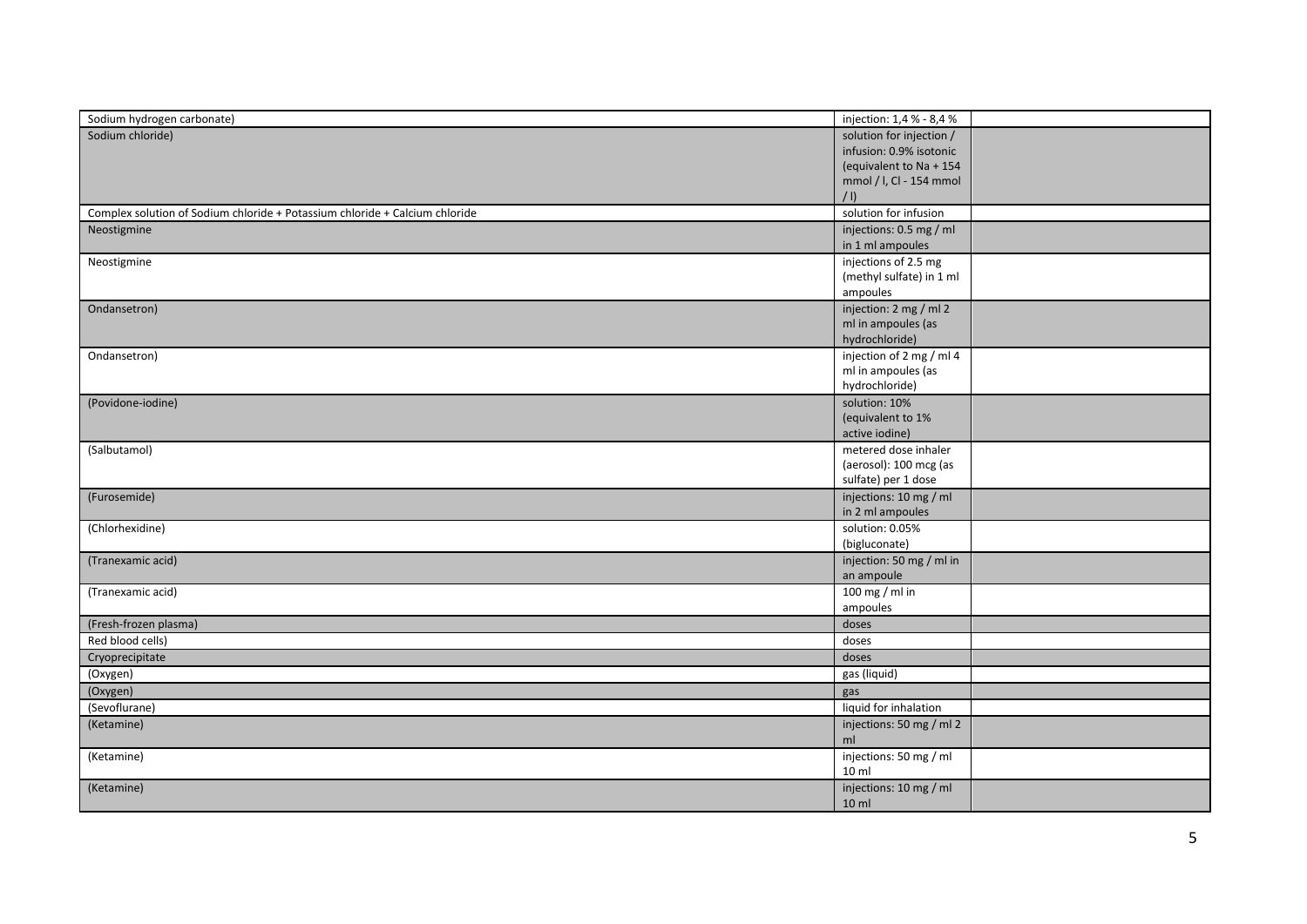| (Ketamine)                     | injections: 10 mg / ml   |
|--------------------------------|--------------------------|
|                                | 50 ml                    |
| (Propofol)                     | injections: 10 mg / ml   |
|                                | 100 ml                   |
| (Propofol)                     | injections: 20 mg / ml   |
| (Thiopental)                   | injections: 0.5 g        |
| (Thiopental)                   | injections: 1 g          |
| (Bupivacaine)                  | injections: 5 mg / ml 4  |
|                                | ml                       |
| (Bupivacaine)                  | injections: 5 mg / ml 5  |
|                                | ml                       |
| (Bupivacaine)                  | injections: 5 mg / ml 10 |
|                                | ml                       |
| (Bupivacaine)                  | injections: 5 mg / ml 20 |
|                                | ml                       |
| (Bupivacaine)                  | injections: 2.5 mg / ml  |
|                                | in 20 ml                 |
| (Bupivacaine)                  | injections: 2.5 mg / ml  |
|                                | in 200 ml                |
| (Bupivacaine)                  | 0.5% (hydrochloride) 4   |
|                                | ml in ampoules           |
| (Lidocaine)                    | injection: 1% 2 ml in    |
|                                | ampoules                 |
| (Lidocaine)                    | 2% injection             |
|                                | (hydrochloride) of 2 ml  |
|                                | in ampoules              |
| (Lidocaine)                    | 5% (hydrochloride) 2     |
|                                | ml in ampoules           |
| (Morphine)                     | injection: 10 mg         |
|                                | (sulphate or             |
|                                | hydrochloride) 1 ml in   |
|                                | ampoules                 |
| (Fentanyl)*                    | solution for injection:  |
|                                | 0.05 mg / ml in 2 ml     |
|                                | ampoules                 |
| (Acetylcysteine)               | injections: 100 mg / ml  |
|                                | 3 ml in ampoules         |
| (Acetylcysteine)               | injections: 200 mg / ml  |
|                                | in 10 ml ampoules        |
| Amoxicillin + Clavulanic acid) | tablets: 500 mg / 125    |
|                                | mg;                      |
| Amoxicillin + Clavulanic acid) | powder for injection:    |
|                                | $1000$ mg + 200 mg       |
| (Ceftriaxone)                  | powder for solution for  |
|                                |                          |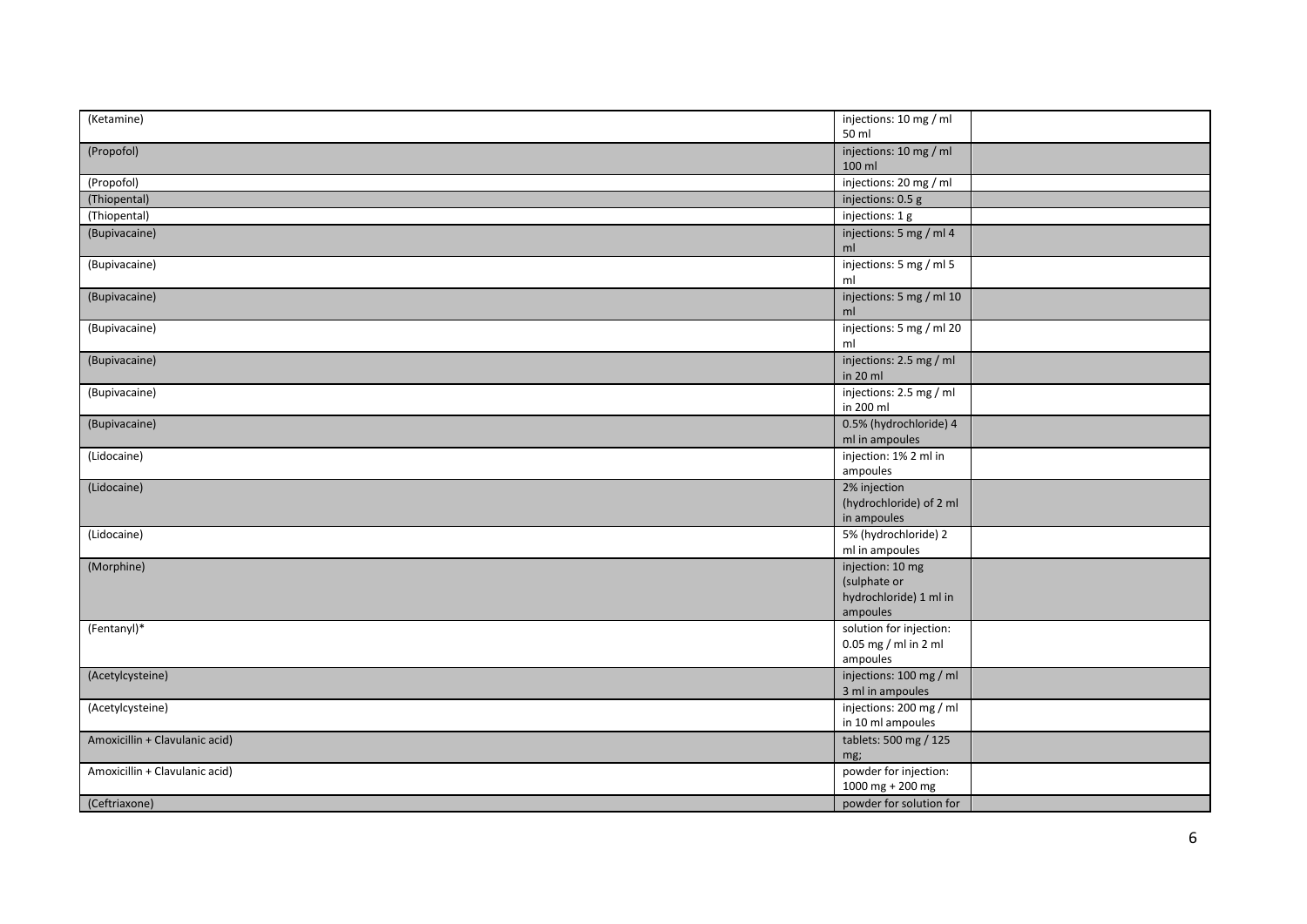|                         | injection: 1 g (as<br>sodium salt) in a vial |  |
|-------------------------|----------------------------------------------|--|
| (Cefotaxime)            | powder for solution for                      |  |
|                         | injection: 1000 mg (as                       |  |
|                         | sodium salt) in a vial                       |  |
| (Imipenem + Cilastatin) | powder for solution for                      |  |
|                         | injection: 500 mg (as                        |  |
|                         | monohydrate) + 500                           |  |
|                         | mg (as sodium salt) in                       |  |
|                         | vials                                        |  |
| (Meropenem)             | powder for injection /                       |  |
|                         | infusion: 1 g (as                            |  |
|                         | trihydrate)                                  |  |
| (Daptomycin)            | powder for                                   |  |
|                         | concentrate for                              |  |
|                         | solution for infusion:                       |  |
|                         | 500 mg                                       |  |
| (Daptomycin)            | powder for solution for                      |  |
|                         | infusion: 500 mg                             |  |
| (Linezolid)             | solution for infusion: 2                     |  |
|                         | mg / ml of 300 ml                            |  |
| (Cefepime)              | powder for solution for                      |  |
|                         | injection: 1000 mg;                          |  |
| (Azithromycin)          | solid oral dosage form:                      |  |
|                         | 500 mg                                       |  |
| (Azithromycin)          | solution for oral use:                       |  |
|                         | 200 mg / 5 ml                                |  |
| (Ciprofloxacin)         | solution for                                 |  |
|                         | intravenous infusion: 2                      |  |
|                         | mg / ml (as hyclate)                         |  |
| (Ciprofloxacin)         | tablets: 500 mg (as                          |  |
|                         | hydrochloride)                               |  |
| (Metronidazole)         | injection: 500 mg per                        |  |
|                         | 100 ml vial                                  |  |
| (Vancomycin)            | powder for solution for                      |  |
|                         | injection: 1000 mg                           |  |
|                         | (hydrochloride) in a vial                    |  |
| (Flucytosine)           | solution for infusion:<br>2.5 g / 250 ml     |  |
|                         | injections: 10 mg / ml                       |  |
| (Protamine sulfate)     | (10,000 IU) in 5 ml                          |  |
|                         |                                              |  |
| Protamine sulfate)      | vials                                        |  |
| Glucose)                | solution for injection:<br>5% (isotonic)     |  |
|                         |                                              |  |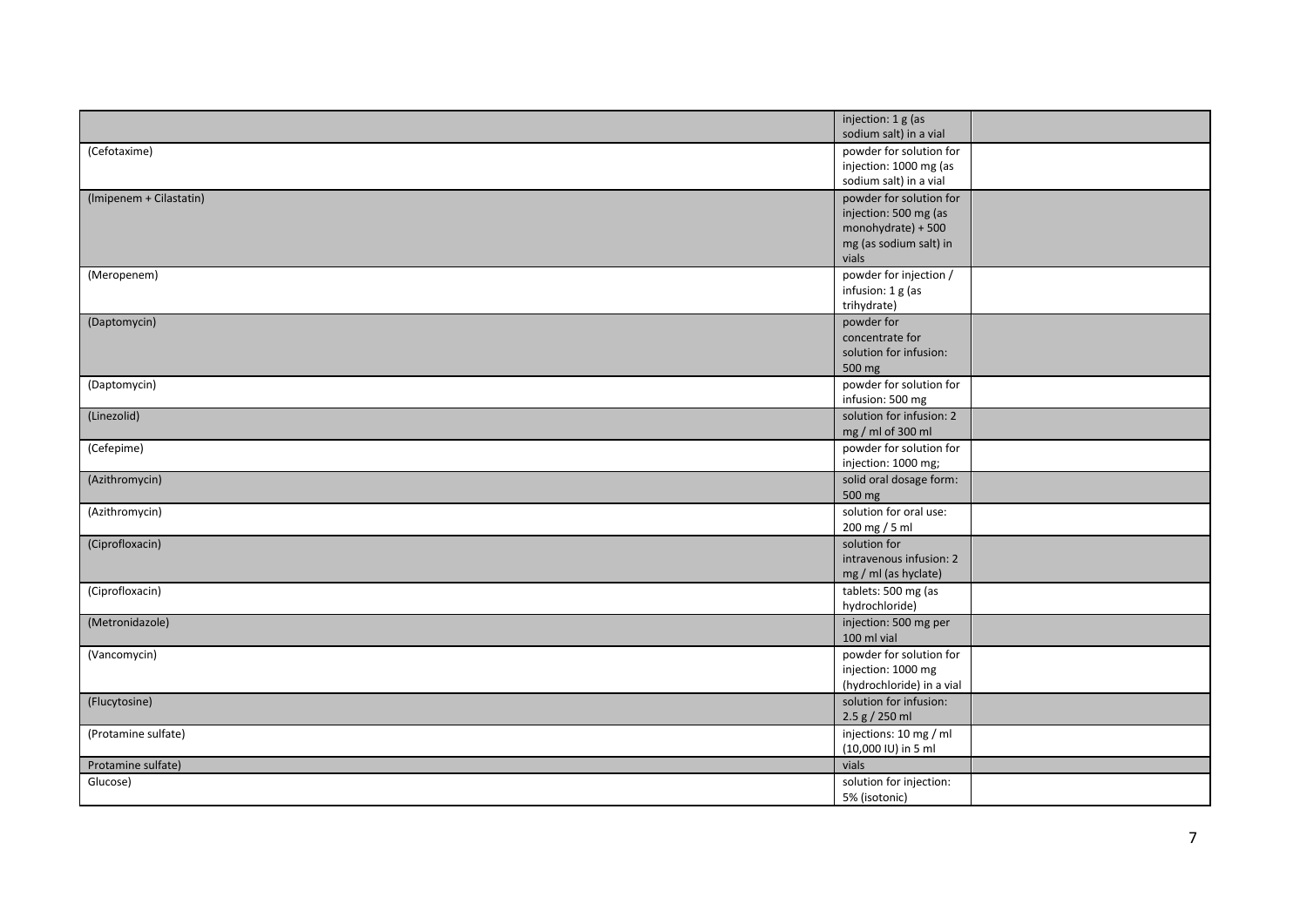| (Glucose)                       | solution for injection:                         |  |
|---------------------------------|-------------------------------------------------|--|
| (Potassium chloride)            | 40 %<br>4%                                      |  |
| Potassium chloride)             | 7.50%                                           |  |
| (Suxamethonium)                 | 50 mg (chloride) / ml 2                         |  |
|                                 | ml in ampoules                                  |  |
| Suxamethonium)                  | $20 \text{ mg}$ / ml 5 ml in                    |  |
|                                 | ampoules                                        |  |
|                                 | (suxamethonium                                  |  |
|                                 | iodide) powder for                              |  |
|                                 | solution for injection                          |  |
|                                 | (chloride) in a vial                            |  |
| (Atracurium)                    | 10 mg / ml (besylate)                           |  |
| (Vecuronium)                    | powder for solution for                         |  |
|                                 | injection: 10 mg                                |  |
|                                 | (bromide)                                       |  |
| (Enoxaparin)                    | 20 mg / 0.2 ml;                                 |  |
| (Enoxaparin)                    | 40 mg / 0.4 ml;                                 |  |
| (Enoxaparin)                    | 100 mg / 1 ml;                                  |  |
| (Enoxaparin)                    | 150 mg / 1 ml                                   |  |
| (Bisoprolol)                    | 2.5 mg tablets                                  |  |
| (Bisoprolol)                    | 5 mg tablets                                    |  |
| (Bisoprolol)                    | 10 mg tablets                                   |  |
| (Metoprolol)                    | 25 mg tablets                                   |  |
| (Metoprolol)                    | 50 mg tablets                                   |  |
| (Metoprolol)                    | tablets: 100 mg                                 |  |
| Metoprolol tartrate             | $1$ mg / ml 5 ml                                |  |
| Phenylephrine hydrochloride     | 1% 1 ml                                         |  |
| Norepinephrine Tartrate         | $2$ mg / ml 4 ml                                |  |
| Norepinephrine Tartrate         | $2$ mg / ml 8 ml                                |  |
| (Furosemide)                    | tablets: 40 mg                                  |  |
| Amoxicillin + Clavulanic acid)  | oral solution: 125 mg                           |  |
|                                 | amoxicillin + 31.25 mg                          |  |
|                                 | clavulanic acid / 5 ml                          |  |
| (Amoxicillin + Clavulanic acid) | tablets: 250 mg / 62.5                          |  |
|                                 | mg;                                             |  |
| (Ceftriaxone)                   | powder for solution for                         |  |
|                                 | injection: 250 mg (as                           |  |
|                                 | sodium salt) in a vial                          |  |
| (Ceftriaxone)                   | powder for solution for                         |  |
|                                 | injection: 500 mg (as<br>sodium salt) in a vial |  |
| (Daptomycin)                    | powder for                                      |  |
|                                 |                                                 |  |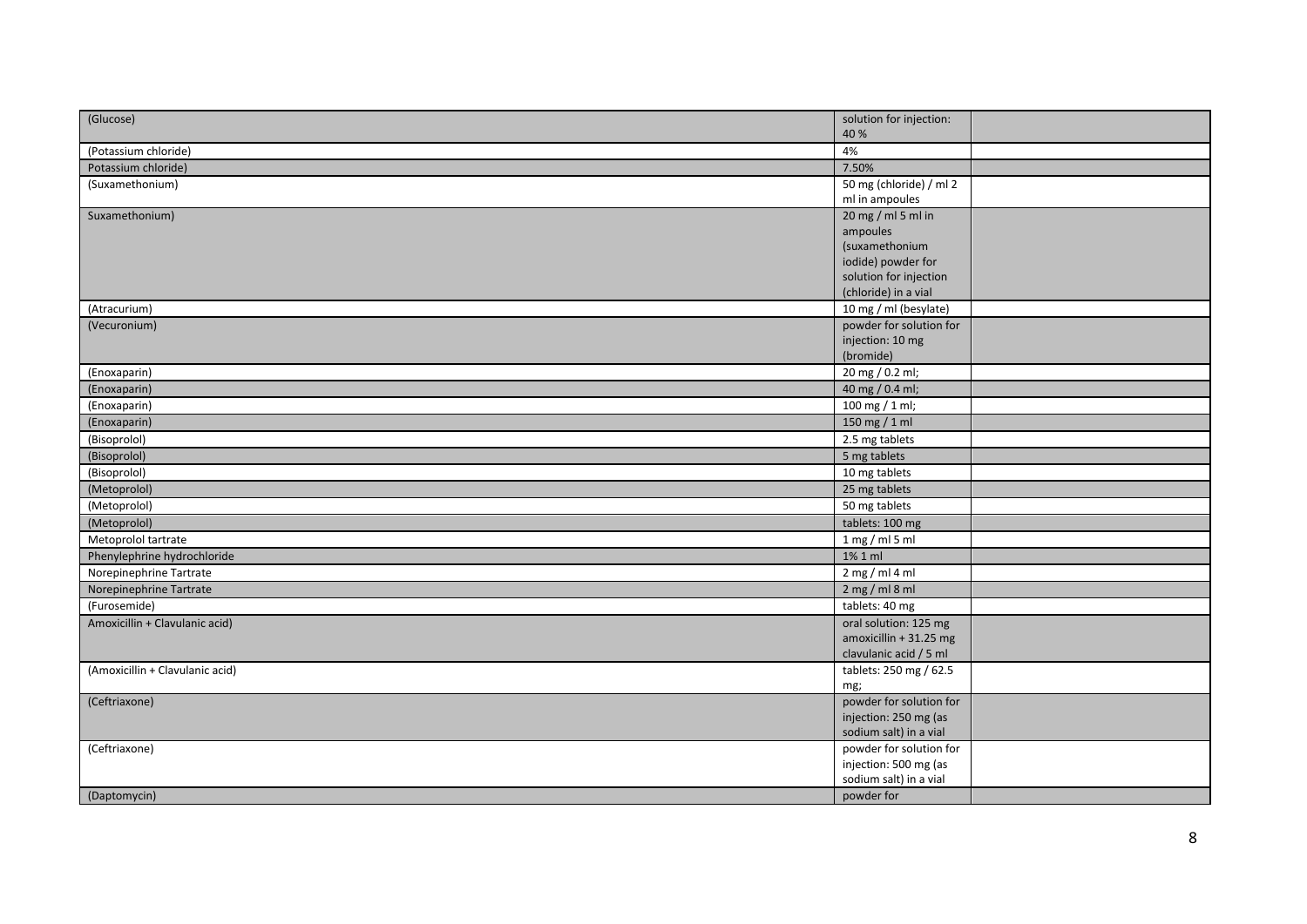|                                | concentrate for          |  |
|--------------------------------|--------------------------|--|
|                                | solution for infusion:   |  |
|                                | 350 mg                   |  |
| (Linezolid)                    | powder for oral liquid:  |  |
|                                | 100 mg / 5 ml            |  |
| (Linezolid)                    | tablets: 400 mg;         |  |
| (Linezolid)                    | tablets: 600 mg          |  |
| (Azithromycin)                 | solid oral dosage form:  |  |
|                                | 250 mg;                  |  |
| (Azithromycin)                 | powder for oral          |  |
|                                | suspension: 100 mg / 5   |  |
|                                | ml;                      |  |
| (Azithromycin)                 | powder for oral          |  |
|                                | suspension: 200 mg / 5   |  |
|                                | ml;                      |  |
| (Chloramphenicol)              | solid oral dosage form:  |  |
|                                | 250 mg                   |  |
| (Chloramphenicol)              | solid oral dosage form:  |  |
|                                | 500 mg                   |  |
| (Chloramphenicol)              | oil suspension for       |  |
|                                | injection *: 0.5 g (as   |  |
|                                | sodium succinate) / ml   |  |
|                                | in 2 ml ampoules         |  |
| (Chloramphenicol)              | solution for oral use:   |  |
|                                | 150 mg (as palmitate) /  |  |
|                                | 5 <sub>m</sub>           |  |
| (Chloramphenicol)              | powder for solution for  |  |
|                                | injection: 0.5 g (sodium |  |
|                                | succinate) per vial      |  |
| (Ciprofloxacin)                | solution for oral use:   |  |
|                                | 250 mg / 5 ml            |  |
|                                | (anhydrous)              |  |
| Ципрофлоксацин (Ciprofloxacin) | tablets: 250 mg (as      |  |
|                                | hydrochloride)           |  |
| (Erythromycin)                 | solid oral dosage form:  |  |
|                                | 200 mg;                  |  |
| (Erythromycin)                 | solid oral dosage form:  |  |
|                                | 250 mg;                  |  |
| (Erythromycin)                 | powder for solution for  |  |
|                                | oral use:                |  |
| (Erythromycin)                 | 125 mg / 5 ml (as        |  |
|                                | stearate or estolate or  |  |
|                                | ethyl succinate)         |  |
| (Metronidazole)                | tablets:                 |  |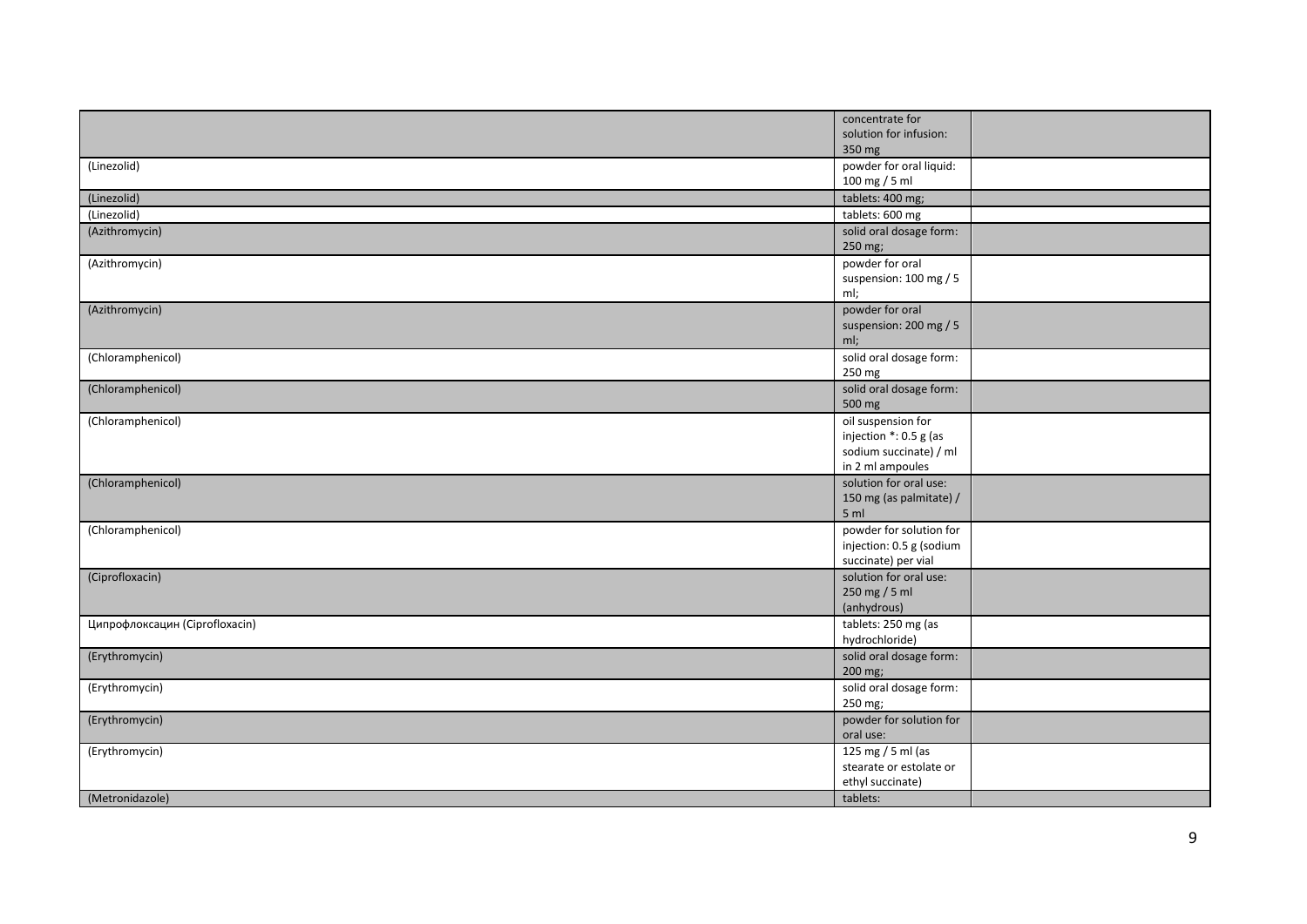| Метронідазол (Metronidazole)                                   | solution for oral use:        |  |
|----------------------------------------------------------------|-------------------------------|--|
|                                                                | 200 mg (as benzoate) /        |  |
|                                                                | 5 <sub>m</sub>                |  |
| (Nitrofurantoin)                                               | solution for oral use: 25     |  |
|                                                                | $mg/5$ ml                     |  |
| (Clindamycin)                                                  | capsules: 150 mg (as          |  |
|                                                                | hydrochloride)                |  |
| (Clindamycin)                                                  | solution for oral use: 75     |  |
|                                                                | mg / 5 ml (palmitate)         |  |
| (Vancomycin)                                                   | powder for solution for       |  |
|                                                                | injection: 250 mg             |  |
|                                                                | (hydrochloride) in a vial     |  |
| (Vancomycin)                                                   | powder for solution for       |  |
|                                                                | injection: 500 mg             |  |
|                                                                | (hydrochloride) in a vial     |  |
| (Vancomycin)                                                   | lyophilisate for solution     |  |
|                                                                | for infusion: 500 mg          |  |
|                                                                | per vial                      |  |
| (Vancomycin)                                                   | lyophilisate for solution     |  |
|                                                                | for infusion: 1000 mg         |  |
|                                                                | per vial                      |  |
| (Flucytosine)                                                  | capsules: 250 mg              |  |
| Loratadine                                                     | 10 <sub>mg</sub>              |  |
| (Amiodarone)                                                   | injections: 50 mg / ml 3      |  |
|                                                                | ml in ampoules                |  |
| (Verapamil)                                                    | injection: 2.5 mg             |  |
|                                                                | (hydrochloride) / ml in       |  |
|                                                                | 2 ml ampoules                 |  |
| Aqua pro injectionibus/Water for injection)                    | solution for injection: 2     |  |
|                                                                | ml in ampoules                |  |
| Вода для ін'єкцій (Aqua pro injectionibus/Water for injection) | solution for injection: 5     |  |
|                                                                | ml in ampoules                |  |
| Aqua pro injectionibus/Water for injection)                    | solution for injection:       |  |
|                                                                | 10 ml in ampoules             |  |
| (Activated charcoal)                                           | solid oral dosage form:       |  |
|                                                                | $0.25$ g                      |  |
| (Haloperidol)                                                  | injections: 5 mg / ml         |  |
| (Diclofenac)                                                   | injections: 25 mg / 3 ml      |  |
|                                                                |                               |  |
|                                                                | in ampoules                   |  |
|                                                                |                               |  |
| Декскетопрофену трометамол                                     | 25 mg /2 ml                   |  |
| (Drotaverine)                                                  | injections: 20 mg / ml        |  |
|                                                                | in 2 ml ampoules              |  |
| Isosorbide dinitrate)                                          | tablets (sublingual): 5<br>mg |  |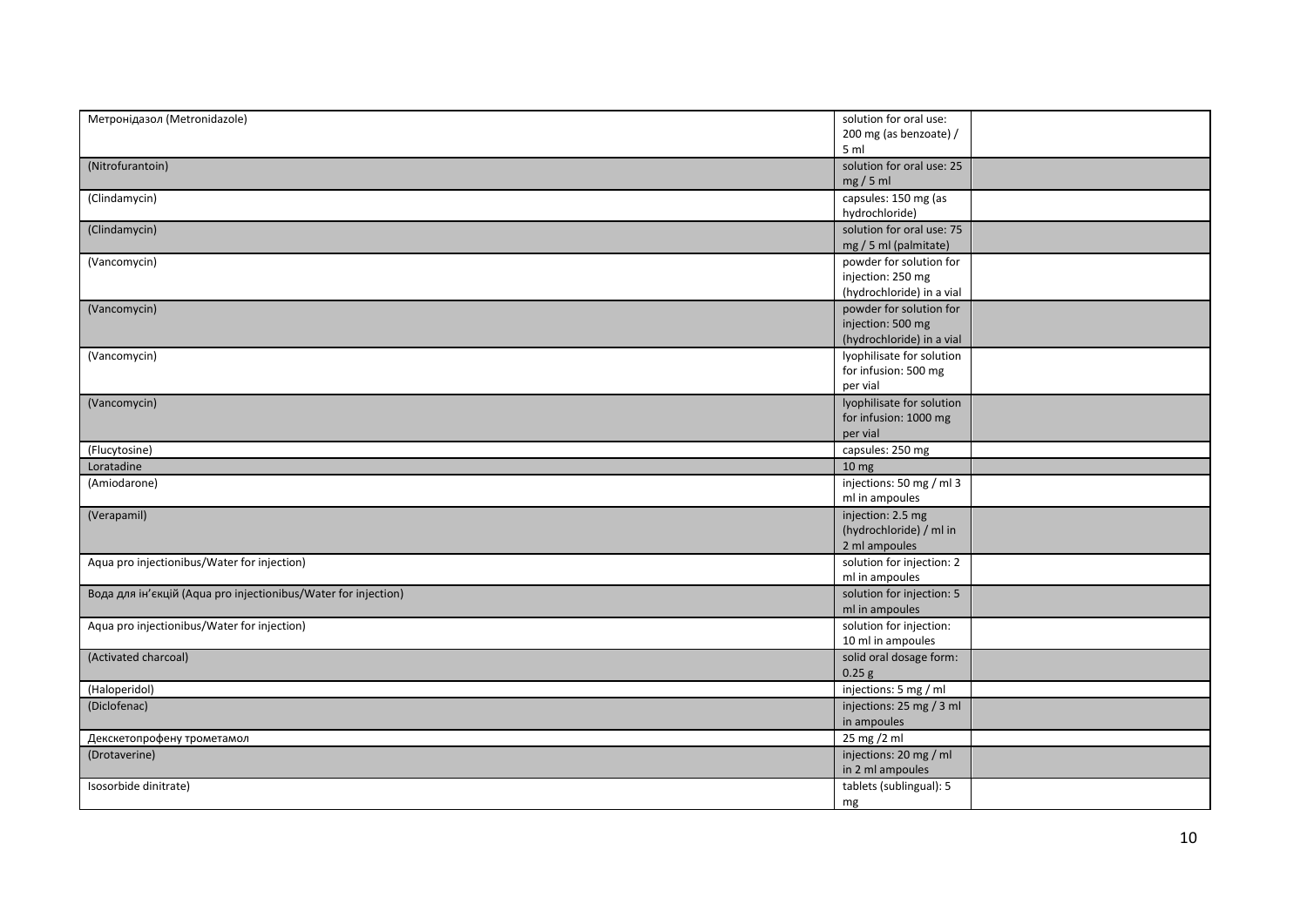| (Acetylsalicylic acid)                     | solid oral dosage form:    |  |
|--------------------------------------------|----------------------------|--|
|                                            | 75 mg - 300 mg             |  |
| (Clonidine)                                | tablets: 0.15 mg           |  |
| (Clonidine)                                | solution for injection:    |  |
|                                            | 0.01% in 1 ml ampoules     |  |
| (Magnesium sulfate)                        | injections: 250 mg / ml    |  |
|                                            | in 5 ml                    |  |
| (Metoprolol)                               | solution for injection: 1  |  |
|                                            | mg / ml in ampoules        |  |
| (Sodium thiosulfate)                       | injections of 250 mg /     |  |
|                                            | ml of 50 ml                |  |
| Натрію тіосульфат (Sodium thiosulfate)     | injections of 300 mg /     |  |
|                                            | ml in 5 ml ampoules        |  |
| (Sodium thiosulfate)                       | injections of 300 mg /     |  |
|                                            | ml in 10 ml ampoules       |  |
| (Oxybuprocaine)                            | eye drops, solution:       |  |
|                                            | 0.4%                       |  |
| (Paracetamol)                              | solution for oral use:     |  |
| (Paracetamol)                              | suppositories:             |  |
| (Paracetamol)                              | solid oral dosage form:    |  |
|                                            |                            |  |
| (Paracetamol)                              | solution for infusion:     |  |
|                                            | 10 mg / ml                 |  |
| (Theophylline)                             | injections: 2% in          |  |
|                                            | ampoules                   |  |
| Nitrous oxide)                             | gas                        |  |
| (Loperamide)                               | solid oral dosage form:    |  |
|                                            | 2 <sub>mg</sub>            |  |
| (Methylthioninium chloride/Methylene blue) | injections: 10 mg / ml     |  |
|                                            | in 10 ml ampoules          |  |
| (Amoxicillin + Clavulanic acid)            | powder for injection:      |  |
|                                            | 500 mg + 100 mg            |  |
| (Piperacillin and enzyme inhibitor)        | powder for injection: 2    |  |
|                                            | $g$ (as sodium salt) + 250 |  |
|                                            | mg (as sodium salt)        |  |
| (Piperacillin and enzyme inhibitor)        | powder for injection: 4    |  |
|                                            | $g$ (as sodium salt) + 500 |  |
|                                            | mg (as sodium salt)        |  |
| (Cefotaxime)                               | powder for solution for    |  |
|                                            | injection: 250 mg (as      |  |
|                                            | sodium salt) in a vial     |  |
| (Cefotaxime)                               | powder for solution for    |  |
|                                            | injection: 500 mg (as      |  |
|                                            | sodium salt) in a vial     |  |
| (Imipenem + Cilastatin)                    | powder for solution for    |  |
|                                            |                            |  |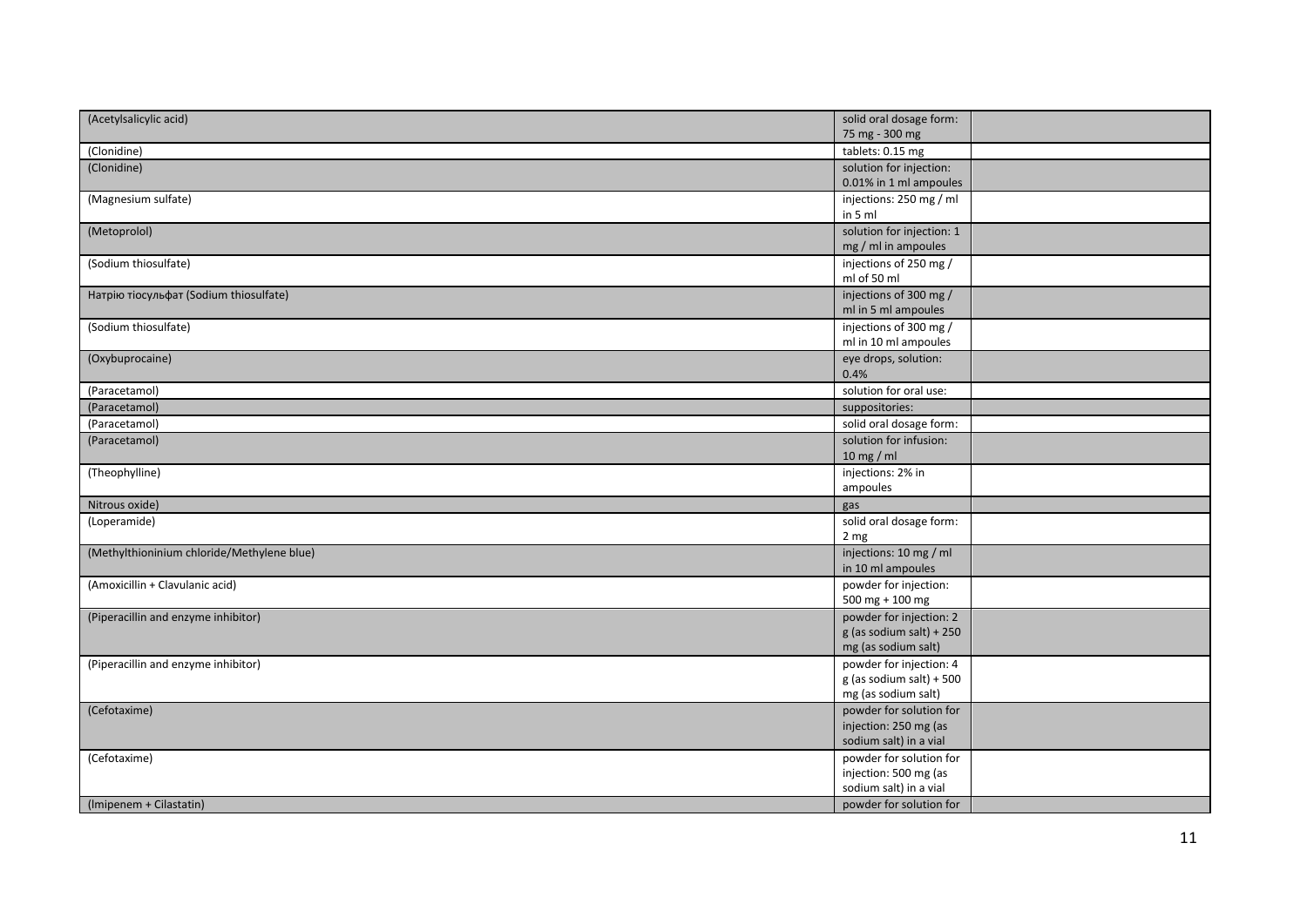| injection: 250 mg (as<br>monohydrate) + 250<br>mg (as sodium salt) in<br>vials<br>powder for injection /<br>(Meropenem)<br>infusion: 500 mg (as<br>trihydrate); 1 g (as<br>trihydrate)<br>powder for solution for<br>(Cefepime)<br>injection: 500 mg;<br>powder for solution for<br>(Cefepime)<br>injection: 2000 mg;<br>(Chloramphenicol)<br>powder for solution for<br>injection: 1 g (sodium<br>succinate) in a vial<br>injections: 10 mg (as<br>(Gentamicin)<br>sulphate) / ml in 2 ml<br>ampoules;<br>injections: 40 mg (as<br>(Gentamicin)<br>sulphate) / ml in 2 ml<br>ampoules;<br>powder for solution for<br>(Erythromycin)<br>injection: 500 mg (as<br>lactobionate) in a vial<br>(Nitrofurantoin)<br>solid oral dosage form:<br>100 mg<br>injection: 150 mg (as<br>(Clindamycin)<br>phosphate) / ml<br>solution for injection:<br>(Glucose)<br>10% |  |  |
|---------------------------------------------------------------------------------------------------------------------------------------------------------------------------------------------------------------------------------------------------------------------------------------------------------------------------------------------------------------------------------------------------------------------------------------------------------------------------------------------------------------------------------------------------------------------------------------------------------------------------------------------------------------------------------------------------------------------------------------------------------------------------------------------------------------------------------------------------------------|--|--|
|                                                                                                                                                                                                                                                                                                                                                                                                                                                                                                                                                                                                                                                                                                                                                                                                                                                               |  |  |
|                                                                                                                                                                                                                                                                                                                                                                                                                                                                                                                                                                                                                                                                                                                                                                                                                                                               |  |  |
|                                                                                                                                                                                                                                                                                                                                                                                                                                                                                                                                                                                                                                                                                                                                                                                                                                                               |  |  |
|                                                                                                                                                                                                                                                                                                                                                                                                                                                                                                                                                                                                                                                                                                                                                                                                                                                               |  |  |
|                                                                                                                                                                                                                                                                                                                                                                                                                                                                                                                                                                                                                                                                                                                                                                                                                                                               |  |  |
|                                                                                                                                                                                                                                                                                                                                                                                                                                                                                                                                                                                                                                                                                                                                                                                                                                                               |  |  |
|                                                                                                                                                                                                                                                                                                                                                                                                                                                                                                                                                                                                                                                                                                                                                                                                                                                               |  |  |
|                                                                                                                                                                                                                                                                                                                                                                                                                                                                                                                                                                                                                                                                                                                                                                                                                                                               |  |  |
|                                                                                                                                                                                                                                                                                                                                                                                                                                                                                                                                                                                                                                                                                                                                                                                                                                                               |  |  |
|                                                                                                                                                                                                                                                                                                                                                                                                                                                                                                                                                                                                                                                                                                                                                                                                                                                               |  |  |
|                                                                                                                                                                                                                                                                                                                                                                                                                                                                                                                                                                                                                                                                                                                                                                                                                                                               |  |  |
|                                                                                                                                                                                                                                                                                                                                                                                                                                                                                                                                                                                                                                                                                                                                                                                                                                                               |  |  |
|                                                                                                                                                                                                                                                                                                                                                                                                                                                                                                                                                                                                                                                                                                                                                                                                                                                               |  |  |
|                                                                                                                                                                                                                                                                                                                                                                                                                                                                                                                                                                                                                                                                                                                                                                                                                                                               |  |  |
|                                                                                                                                                                                                                                                                                                                                                                                                                                                                                                                                                                                                                                                                                                                                                                                                                                                               |  |  |
|                                                                                                                                                                                                                                                                                                                                                                                                                                                                                                                                                                                                                                                                                                                                                                                                                                                               |  |  |
|                                                                                                                                                                                                                                                                                                                                                                                                                                                                                                                                                                                                                                                                                                                                                                                                                                                               |  |  |
|                                                                                                                                                                                                                                                                                                                                                                                                                                                                                                                                                                                                                                                                                                                                                                                                                                                               |  |  |
|                                                                                                                                                                                                                                                                                                                                                                                                                                                                                                                                                                                                                                                                                                                                                                                                                                                               |  |  |
|                                                                                                                                                                                                                                                                                                                                                                                                                                                                                                                                                                                                                                                                                                                                                                                                                                                               |  |  |
|                                                                                                                                                                                                                                                                                                                                                                                                                                                                                                                                                                                                                                                                                                                                                                                                                                                               |  |  |
|                                                                                                                                                                                                                                                                                                                                                                                                                                                                                                                                                                                                                                                                                                                                                                                                                                                               |  |  |
|                                                                                                                                                                                                                                                                                                                                                                                                                                                                                                                                                                                                                                                                                                                                                                                                                                                               |  |  |
|                                                                                                                                                                                                                                                                                                                                                                                                                                                                                                                                                                                                                                                                                                                                                                                                                                                               |  |  |
|                                                                                                                                                                                                                                                                                                                                                                                                                                                                                                                                                                                                                                                                                                                                                                                                                                                               |  |  |
|                                                                                                                                                                                                                                                                                                                                                                                                                                                                                                                                                                                                                                                                                                                                                                                                                                                               |  |  |
|                                                                                                                                                                                                                                                                                                                                                                                                                                                                                                                                                                                                                                                                                                                                                                                                                                                               |  |  |
|                                                                                                                                                                                                                                                                                                                                                                                                                                                                                                                                                                                                                                                                                                                                                                                                                                                               |  |  |
|                                                                                                                                                                                                                                                                                                                                                                                                                                                                                                                                                                                                                                                                                                                                                                                                                                                               |  |  |
|                                                                                                                                                                                                                                                                                                                                                                                                                                                                                                                                                                                                                                                                                                                                                                                                                                                               |  |  |
| solution for injection:<br>(Glucose)                                                                                                                                                                                                                                                                                                                                                                                                                                                                                                                                                                                                                                                                                                                                                                                                                          |  |  |
| 50%                                                                                                                                                                                                                                                                                                                                                                                                                                                                                                                                                                                                                                                                                                                                                                                                                                                           |  |  |
| 100 mg / ml 10 ml<br>(Calcium gluconate)                                                                                                                                                                                                                                                                                                                                                                                                                                                                                                                                                                                                                                                                                                                                                                                                                      |  |  |
| 20 mg / ml 1 ml<br>Chlorpyramine                                                                                                                                                                                                                                                                                                                                                                                                                                                                                                                                                                                                                                                                                                                                                                                                                              |  |  |